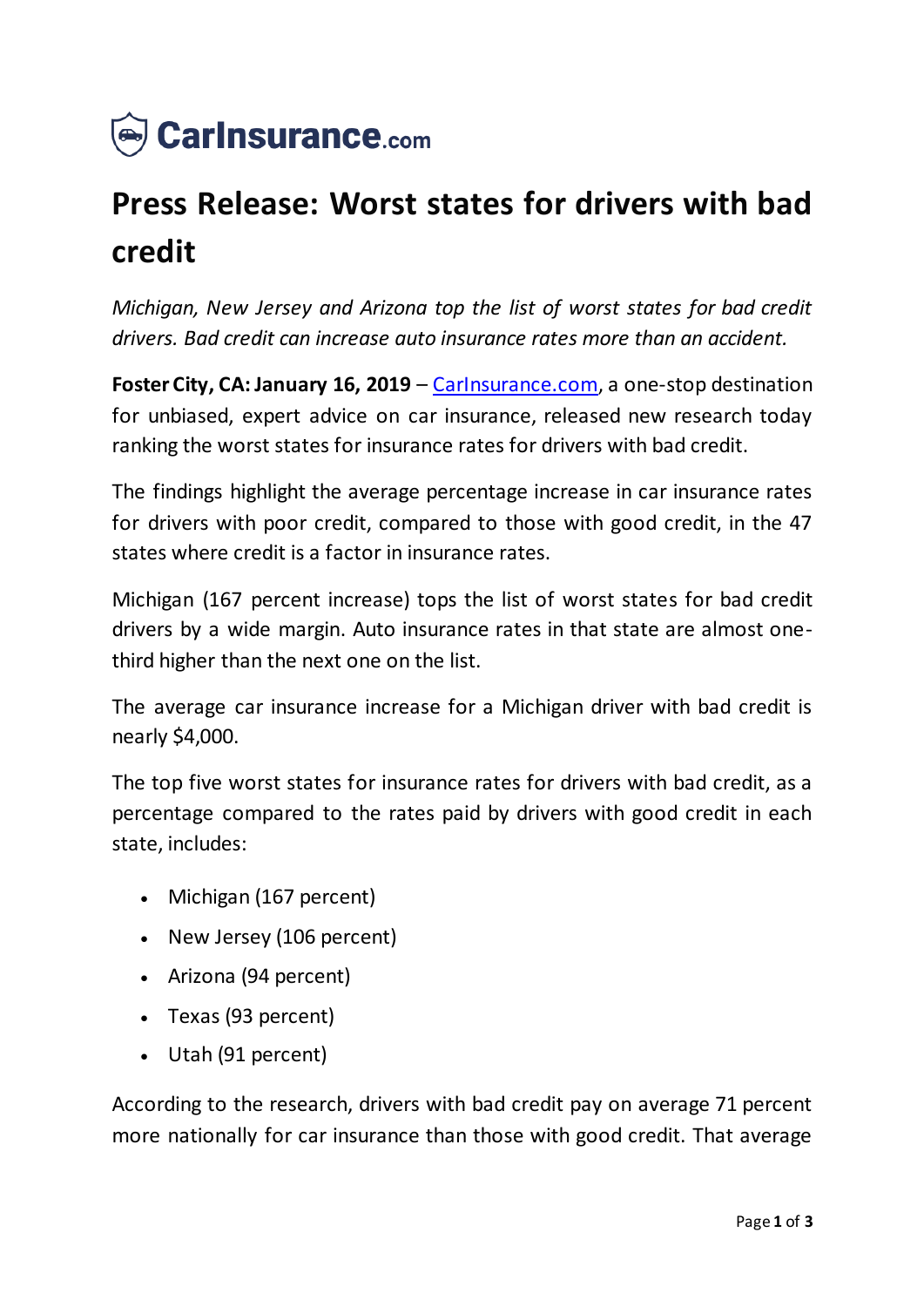rate hike is more than twice as much as the average insurance rate increase after an accident (32 percent).

"It may be hard to believe, but missing a few credit card payments may have a worse effect on your car insurance rate than crashing your vehicle," said Michelle Megna, managing editor at CarInsurance.com. "However, drivers with bad credit can counterbalance ballooning rates by closely reviewing their options.

Every insurer uses its own formula to set rates, so by researching multiple insurers, it's possible for those with bad credit to save up to \$2,000 a year on their insurance, helping to offset rising insurance costs in states like Michigan and others."

The report also reveals other key insights, including:

- **Why Michigan tops the list:** The economic and political factors that play into making Michigan the worst state for bad credit drivers.
- **How and why car insurance companies use credit scores:** 90 percent of car insurance companies nationwide use credit information when determining insurance rates, based off a "credit-based insurance score" using the information contained in credit reports.
- **Options for bad credit drivers:** The best types of car insurance for bad credit, how to determine the right coverage and ways to improve credit scores and rates.
- **Nationwide average by company:** The average rates for bad credit drivers for six major insurers.
- **Rates from major carriers broken down by state:** The average rates for drivers with bad credit from top insurers, by each state.

To view the full report, and see where your state ranks, please visit CarInsurance.com to access it [here](https://www.carinsurance.com/worst-states-for-drivers-with-bad-credit).